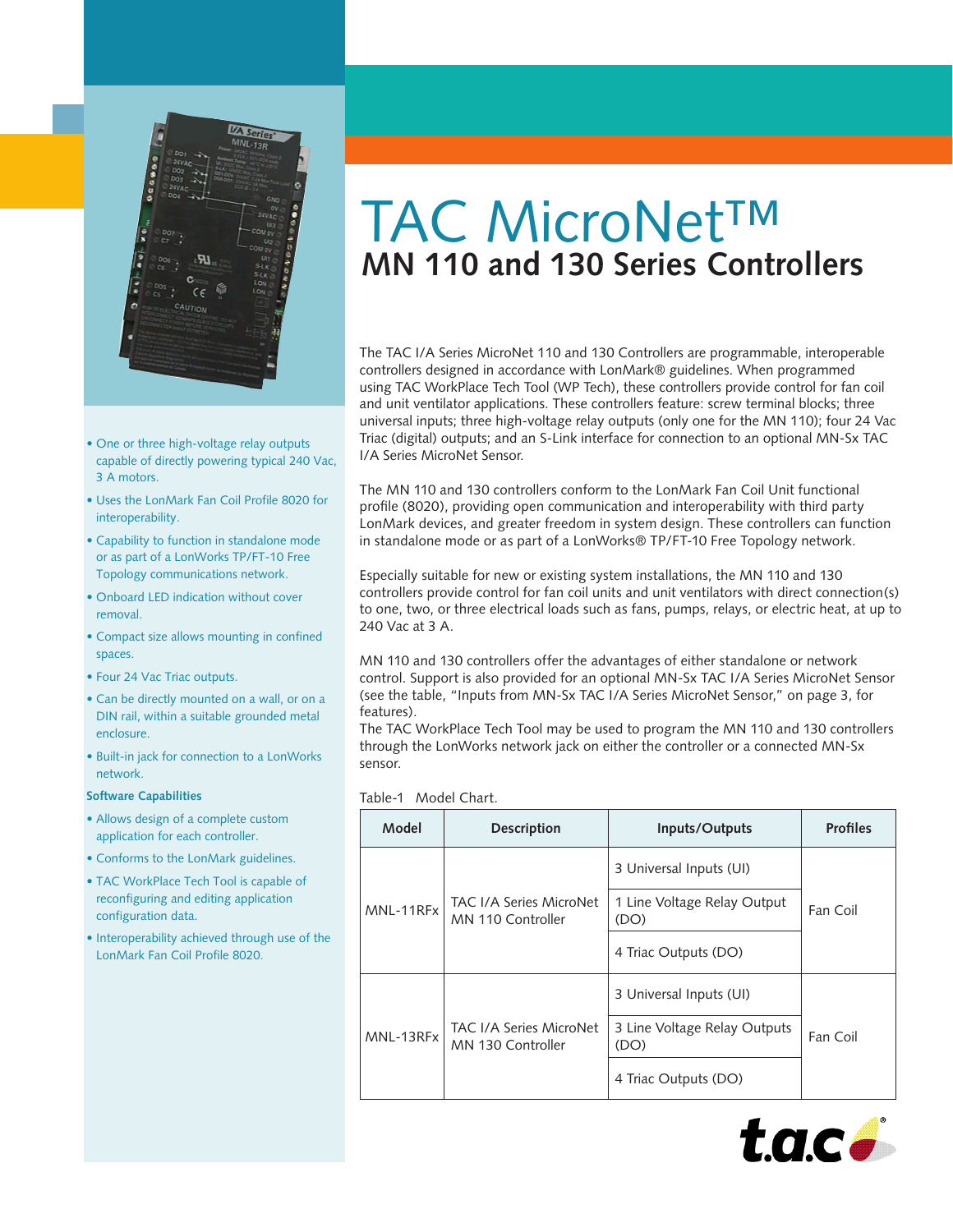| Table-2 Inputs from MN-Sx TAC I/A Series MicroNet Sensor. |  |  |  |
|-----------------------------------------------------------|--|--|--|
|                                                           |  |  |  |

| Inputs                     | <b>Description</b>                                                                              | <b>MN-Sx Sensor</b>                                                                                             |  |  |
|----------------------------|-------------------------------------------------------------------------------------------------|-----------------------------------------------------------------------------------------------------------------|--|--|
| Space Temperature          | 32 to 122 °F (0 to 50 °C)                                                                       | MN-S1, MN-S1HT, MN-S2, MN-S2HT, MN-S3, MN-S3HT,<br>MN-S4, MN-S4HT, MN-S4-FCS, MN-S4HT-FCS, MN-S5 and<br>MN-S5HT |  |  |
| Space Humidity             | 5 to 95% RH, Non-condensing                                                                     | MN-S1HT, MN-S2HT, MN-S3HT, MN-S4HT, MN-S4HT-FCS,<br>and MN-S5HT                                                 |  |  |
| Adjustable Setpoint        | 40 to 95 °F (4 to 35 °C)                                                                        | MN-S3, MN-S3HT, MN-S4, MN-S4HT, MN-S4-FCS, MN-<br>S4HT-FCS, MN-S5, and MN-S5HT                                  |  |  |
| Override Pushbutton        | For standalone occupancy<br>control or remote status<br>monitoring of local status<br>condition | MN-S2, MN-S2HT, MN-S3, MN-S3HT, MN-S4, MN-S4HT,<br>MN-S5, and MN-S5HT                                           |  |  |
| Fan Operation and<br>Speed | Fan mode selection: On, Speed<br>(Low/Medium/High), or Auto                                     | MN-S4, MN-S4HT, MN-S4-FCS, MN-S4HT-FCS, MN-S5, and<br>MN-S5HT                                                   |  |  |
| System Mode                | System mode selection: Heat,<br>Cool, Off, or Auto                                              | MN-S4, MN-S4HT, MN-S5, and MN-S5HT                                                                              |  |  |
| <b>Emergency Heat</b>      | Emergency heat mode selection:<br>Enable or Disable                                             | MN-S5 and MN-S5HT                                                                                               |  |  |

# **Communications**

# **LonWorks Networks**

A LonWorks communications network uses an TP/FT-10 Free Topology configuration. Controllers on a LonWorks network can communicate with each other in a peer-to-peer fashion. A LonWorks network has a communications speed of 78k baud, using unshielded, twisted-pair cabling, with connections that are not polarity sensitive.

# **S-Link**

The Sensor Link (S-Link) communications wiring provides power and a communication interface for an MN-Sx TAC I/A Series MicroNet sensor. The various MN-Sx sensors can provide room temperature, room humidity, setpoint adjustment, and occupancy override. This connection uses two-wire, unshielded cable and is not polarity sensitive. Maximum wire length allowed between a controller and a TAC I/A Series MicroNet Sensor is 200 ft (61 m).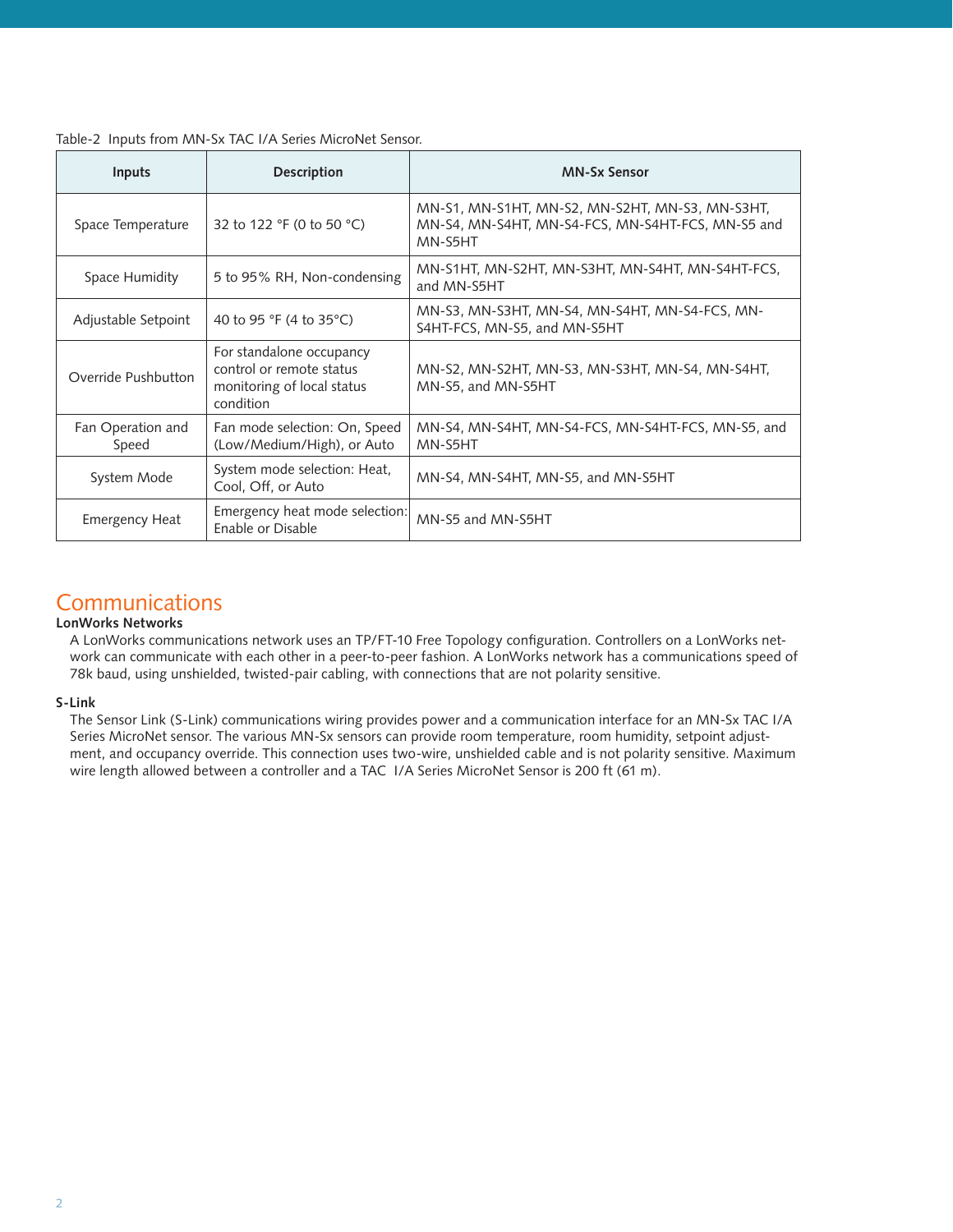# **SPECIFICATIONS**

# **Hardware Specifications**

#### **Dimensions**

4.2 H x 6.1 W x 2 D in. (107 x 154.9 x 50 mm).

### **Enclosure**

Molded ABS plastic case. Fire resistant to UL94VO.

#### **Power Supply Input**

24 Vac +25/-15%, 50/60 Hz.

#### **Maximum Power Consumption MNL-11RFx**

20.5 VA @ 24 Vac, 50/60 Hz (8.5 VA plus maximum DO1-DO4 total load of 0.5 A or 12 VA).

#### **MNL-13RFx**

21.5 VA @ 24 Vac, 50/60 Hz (9.5 VA plus maximum DO1-DO4 total load of 0.5 A or 12 VA).

#### **Surge Immunity Compliance**

IEEE C62.41 (IEEE-587, Category A &  $B$ ).

#### **Mounting**

Wall or 35 mm DIN rail, within a suitable grounded metal enclosure.

# **Agency Listings**

**FCC**  Class B.

# **UL**

UL-873 (File #E9429) Recognized Component.

UL Recognized Canadian Component..

#### **Australia**

Meets requirements to bear the C-Tick Mark.

**European Community – EMC Directive 89/336/EEC** EN61326.

**Low-Voltage Directive – 73/23/EEC** EN60730-1.

# **Ambient Limits**

**Operating Temperature** -40 to 131 °F (-40 to 55 °C).

**Shipping and Storage Temperature** -40 to 160 °F (-40 to 71 °C).

#### **Humidity**

0 to 95% RH, non-condensing.

#### **Wiring Terminals**

Screw terminal blocks. Low voltage screw terminals (all except high-voltage terminals) accept a single AWG #18 (0.823 mm2) or smaller wire. High-voltage screw terminals (DO5, C5, DO6, C6, DO7, and C7) accept a single AWG #14 (2.08 mm2) or smaller wire.

# **Universal Inputs (3)**

Universal Input characteristics are software-configured to respond to one of the following input types:

# **10K Thermistor with 11K Shunt Resistor**

Sensor operating range -40 to 250 °F (-40 to 121 °C), TAC model TSMN-57011-850, TS-5700-850 series or equivalent.

#### **10K Resistance**

0 to 10.5K ohms.

#### **Balco**

-40 to 250 °F (-40 to 121 °C), TAC model TSMN-81011, TS-8000 series or equivalent.

#### **Platinum**

-40 to 240 °F (-40 to 116 °C), TAC model TSMN-58011, TS-5800 series or equivalent.

**1K Resistance** 0 to 1.5K ohms.

**Analog Voltage** Range 0 to 5 Vdc.

#### **Analog Current**

Range 0 to 20 mA requires an external

250 ohm shunt resistor.

#### **Digital**

Dry switched contact (N.O. or N.C.). Detection of closed switch requires less than 300 ohms. Detection of open switch requires more than 1.5 K ohms.

# **Line Voltage Relay Outputs**

#### **MNL-11RFx (1)**

3 A maximum at 240 Vac, cos  $\varnothing$  = 0.4. Form A (SPST — normally open).

#### **MNL-13RFx (3)**

3 A maximum at 240 Vac, cos  $\varnothing$  = 0.4. Form A (SPST — normally open).

# **Triac Outputs (4)**

Digital outputs for switching 24 Vac (0.5 A or 12 VA maximum total load for DO1-DO4 @ 24 Vac).

# **WARNING:**

This controller is not suitable for exposed mounting on a wall or panel, or in any other easily accessible place due to the possibility of personal contact with the mains terminals. It must be mounted inside a suitable grounded metal enclosure.